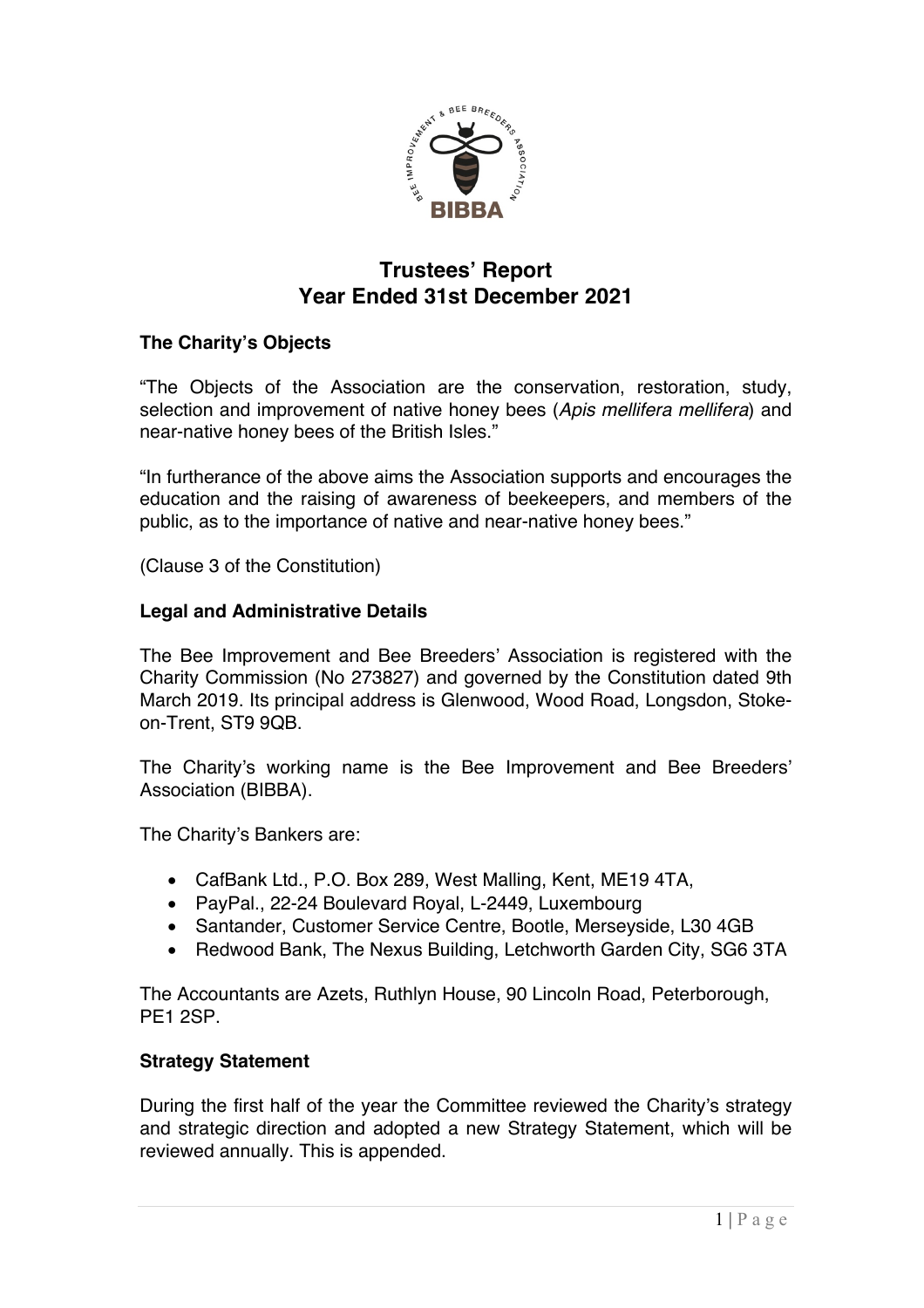# **Organisational Structure**

The Charity is administered by a Committee of Trustees comprising three Officers: President, Secretary and Treasurer, together with a maximum of fifteen Committee Members elected at the AGM for a renewable term of one year. The Officers and Committee Members act as the Trustees of the Charity. At a meeting following the AGM the Committee of Trustees elects a Chair and Deputy Chair from among their number. The Committee may make co-options to fill vacancies amongst Officers or Committee Members who shall serve as Trustees with full voting rights on the Committee. The Committee appoints Members to represent the Association on other bodies and organisations and posts of responsibility. The Committee may appoint volunteers or advisors, as non-voting Members.

As from the 2021 AGM the Charity has been administered by a Committee comprising of fourteen Trustees:

| <b>Roger Patterson</b>    | President<br>Lead Trustee: Education & Training, and<br><b>Publications</b><br>Liaison with the BBKA                                |
|---------------------------|-------------------------------------------------------------------------------------------------------------------------------------|
| <b>Stephen Barnes</b>     | Secretary                                                                                                                           |
| <b>Alla Neal</b>          | <b>Treasurer</b>                                                                                                                    |
| Selwyn Runnett            | Chair<br>Lead Trustee: Special Apiary Projects<br>Joint Editor of BIBBA Monthly<br>Liaison with the WBKA                            |
| Nick Mawby                | Deputy Chair<br>Lead Trustee: Membership & Membership<br><b>Services</b><br><b>Website Manager</b><br>Joint Editor of BIBBA Monthly |
| <b>Nick Bentham-Green</b> | Lead Trustee: National Bee Improvement<br>Programme (NatBIP)                                                                        |
| Jonathan Brookhouse       | Lead Trustee: Research & Science, and<br><b>Natural Resilience</b>                                                                  |
| Liz Childerley            | Lead Trustee: Marketing, Media &<br>Communications                                                                                  |
| lain Harley               | <b>Immediate Past Treasurer</b>                                                                                                     |
| <b>Terence Hitchman</b>   |                                                                                                                                     |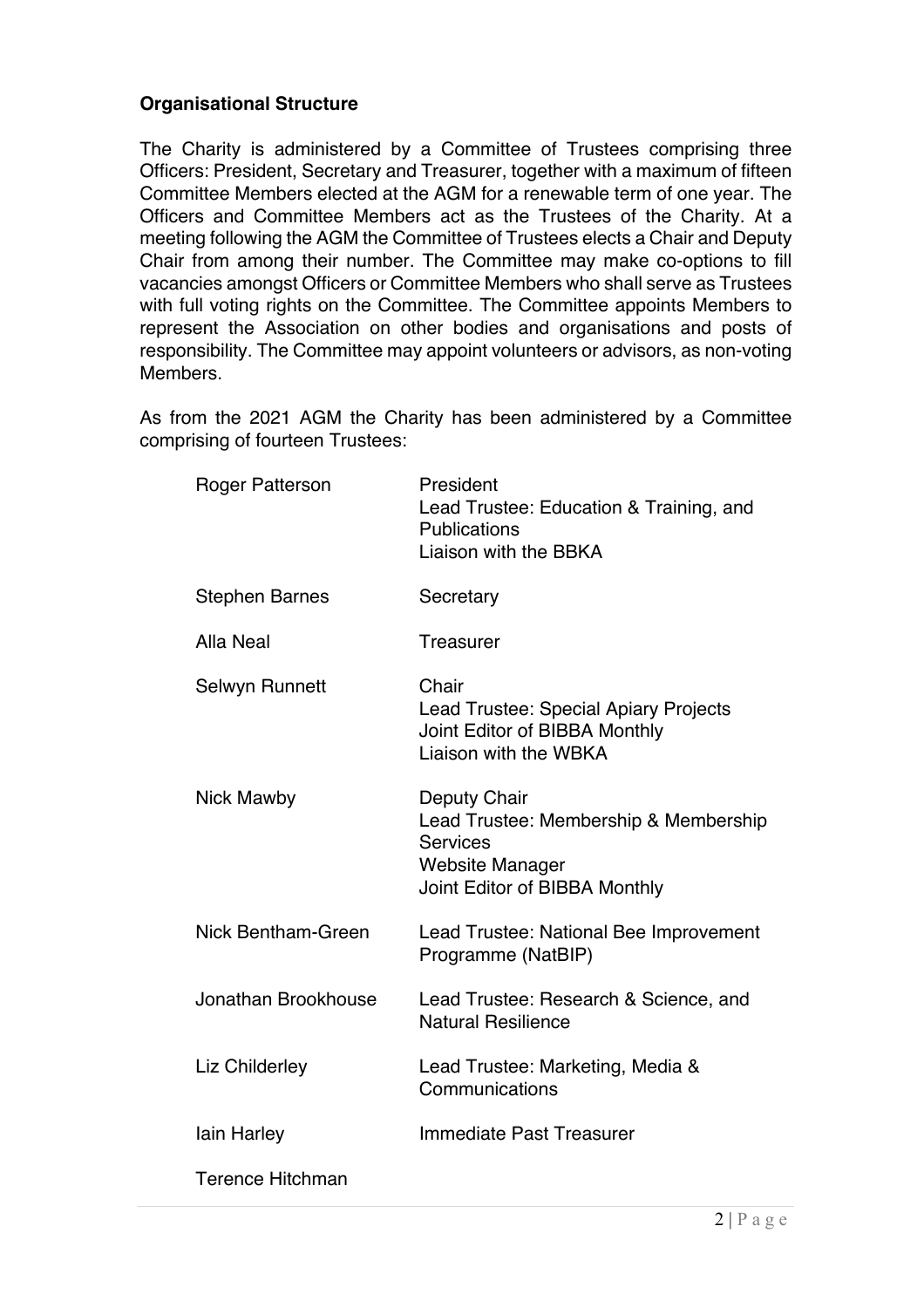| Brian Holdcroft       | Lead Trustee: Local Bee Improvement<br>Groups |
|-----------------------|-----------------------------------------------|
| Peter Jenkins         |                                               |
| <b>Richard Senior</b> | Lead Trustee: ICT Support                     |
| Jo Widdicombe         | Immediate Past President                      |

#### **Governance**

The Trustees have ensured that the operation of the Charity complies with the Charity Commission's requirements. In order that the Trustees carry out their duties, to the best of their abilities, it is essential that they keep themselves up-to-date with the latest Charity Commission Guidance, which is published on the Commission's Website.

#### **Meetings of the Committee of Trustees**

The Committee of Trustees held monthly Committee Meetings by Zoom. The Committee regularly communicated by email and telephone between meetings including a limited number of e-mail decision requests. The final decisions from email decision requests were ratified at the next Committee Meeting.

Record of Trustee attendances at monthly Committee Meetings (actual/possible) in 2021 were:

| <b>Roger Patterson</b>               | 11/11 |
|--------------------------------------|-------|
| <b>Stephen Barnes</b>                | 11/11 |
| Alla Neal                            | 11/11 |
| Karl Colyer (resigned 28th Jan 2021) | 1/1   |
| Selwyn Runnett                       | 11/11 |
| Nick Mawby                           | 9/11  |
| Nick Bentham-Green                   | 9/11  |
| Jonathan Brookhouse                  | 10/11 |
| Liz Childerley                       | 9/11  |
| lain Harley                          | 10/11 |
| <b>Terence Hitchman</b>              | 10/11 |
| <b>Brian Holdcroft</b>               | 11/11 |
| Peter Jenkins                        | 8/11  |
| <b>Richard Senior</b>                | 10/11 |
| Jo Widdicombe                        | 9/11  |

#### **Sub-Committees**

Following an organisational review which commenced after the 2021 AGM, the following Sub-Committees were established: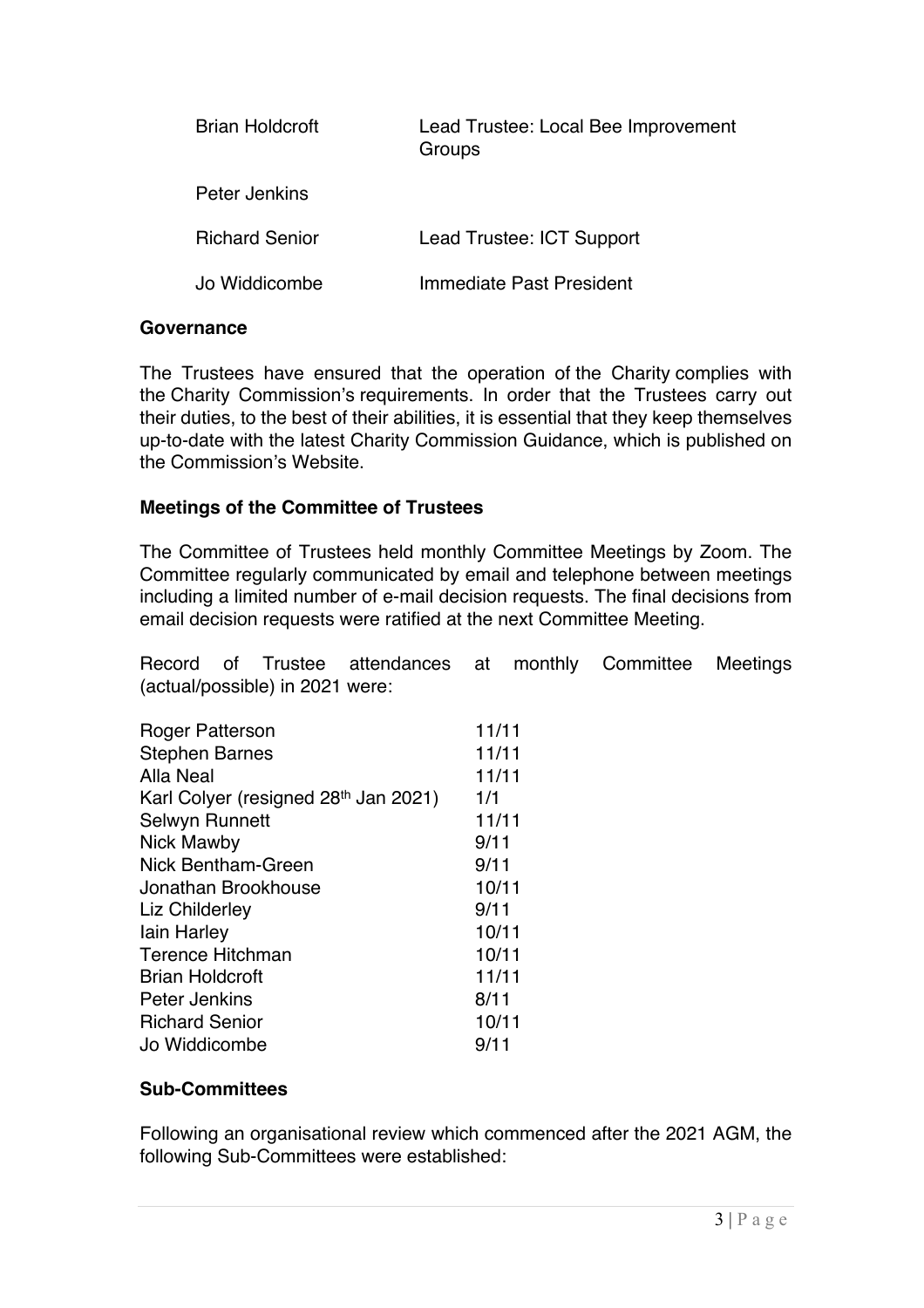- National Bee Improvement Programme (NatBIP)
- Research & Science (formerly Science & Technical)
- Education & Training
- Marketing, Media & Communications
- Publications

These were chaired by the relevant Lead Trustee. In addition, during the year a Monitoring & Co-ordination Sub-Committee was established comprising of the Officers, the Chair, and the Deputy Chair.

### **Representation**

BIBBA is a Special Interest Member of the BBKA (in England) and in 2021 the Trustees were delighted when BIBBA was accepted as a Special Interest Member of the WBKA (in Wales).

We were unable to attend most of the usual Conferences, which did not take place due to Covid-related restrictions. Nonetheless, the National Honey Show in England did take place in October. We were unable to take a Stand - however, one of our Trustees (Jo Widdicombe) was a speaker, and other Trustees helped in chairing various sessions. It also gave us an opportunity to speak with a number of our Members face-to-face, which was very welcome.

### **President's Report**

It was a great privilege to be elected as the President of BIBBA at the 2021 AGM and a privilege to work with our dedicated Team of Trustees. We are a 100% volunteer organisation and the huge time commitment that each Trustee gives ensures that BIBBA continues to grow and thrive. Our membership has passed the 1,000 level and, despite the on-going Covid-related issues during 2021, we managed to continue with our well received programme of Webinars and other activities, including our flagship National Bee Improvement Programme (NatBIP). We all hope that 2022 will allow us to resume a broader range of activities.

We are also grateful for the support of our Members, old and new, as a strong membership base allows us a greater opportunity of changing things for the better in the beekeeping world. Now that we are emerging from Covid we can start to plan for how BIBBA needs to develop and change in the 2020s. The new Chair of our Committee has started this process of carrying out a thorough review of BIBBA's strategy and activities which will lay the foundations for taking us forward to address the challenges, old and new, that BIBBA faces in the future. One of the key building blocks in this process is our conversion to a Charitable Incorporated Organisation (CIO), which Members asked us to consider at last year's AGM. Our view as Trustees is that we should proceed with conversion and we are recommending this to the membership at this year's AGM.

Finally, I just want to re-iterate our commitment to transforming beekeeping by encouraging the adoption of what we are calling 'sustainable bees' and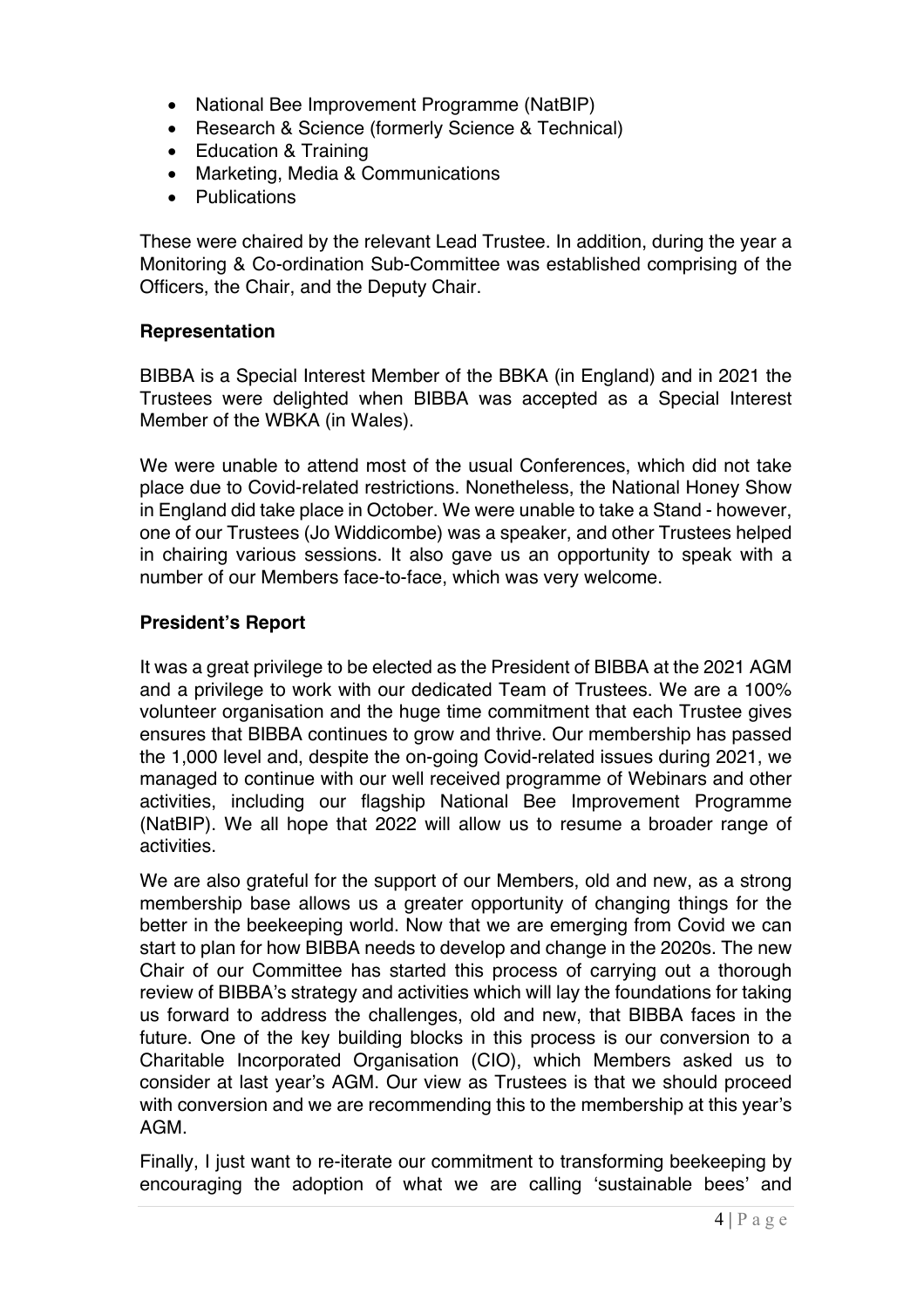'sustainable beekeeping'. This includes phasing out all bee imports and achieving a maintainable improvement in the genetic stability and quality of our bees. It is important for BIBBA to be relevant to all beekeepers, whatever their circumstances and to help everyone to secure a better future for the bees of Britain and Ireland and for pollinators more generally.

# **Chair's Report**

I was appointed by the Trustees immediately after the 2021 AGM with a brief to review BIBBA's strategy and activities and lay the foundations for taking BIBBA into the 2020s.

In relation to strategy, the starting point was to ask: what is the purpose of BIBBA? And also to re-read Beowulf Cooper's seminal book "The Honeybees of the British Isles". The formation of BIBBA in 1964 was prompted by what was perceived to be a deterioration of the quality of local bee populations. The answer was breeding and bee improvement. What Cooper, and the other early pioneers, were referring to was honey bee genetics, although genetics as a branch of biology was not developed to the extent that it is now. Nonetheless, he makes an explicit reference to what he terms "ecological genetics" in Chapter 2 of his book. In addition, since the Bruntland Report in 1987, we have had the emergence of the sustainability agenda, which is of increasing concern to modern beekeepers.

We have responded this year by developing what we call BIBBA's 'Four Sustainabilities': a sustainable environment, sustainable bees, sustainable beekeeping, and sustainable honey markets. We have also identified the key issues for BIBBA in the 2020s as: genetic stability of local bee populations, beecentred bee husbandry, and bee health. We have started by producing a Strategy Statement (see the Appendix) and we are continuing to work on developing a range of policies and programmes. These are the essential first stages in achieving a step-change in delivering concrete on-the-ground activities and results

In relation to activities, we need to look at how to achieve our aims and objectives through a 100% volunteer UK-wide organisation, which is no easy task. Firstly, we are overhauling our legal structure through conversion to a CIO. This will enable us to operate effectively through modern contracts and, in the future, by potentially employing staff at some point in the future.

Secondly, we are also modernising our structures and operating procedures. All of this takes time and is not directly related to bees or beekeeping. However, without an effective organisational structure, BIBBA will not be able to sustain its achievements. So, this year we introduced a system of Lead Trustees and Sub-Committees. We have plans in place to carry out a skills audit of our existing Trustees, to identify our skills requirements for the future, and to recruit new Trustees to produce a future mix of skills which will take BIBBA forward. We are also working on a Volunteer Policy and introducing Advisory & Support Panels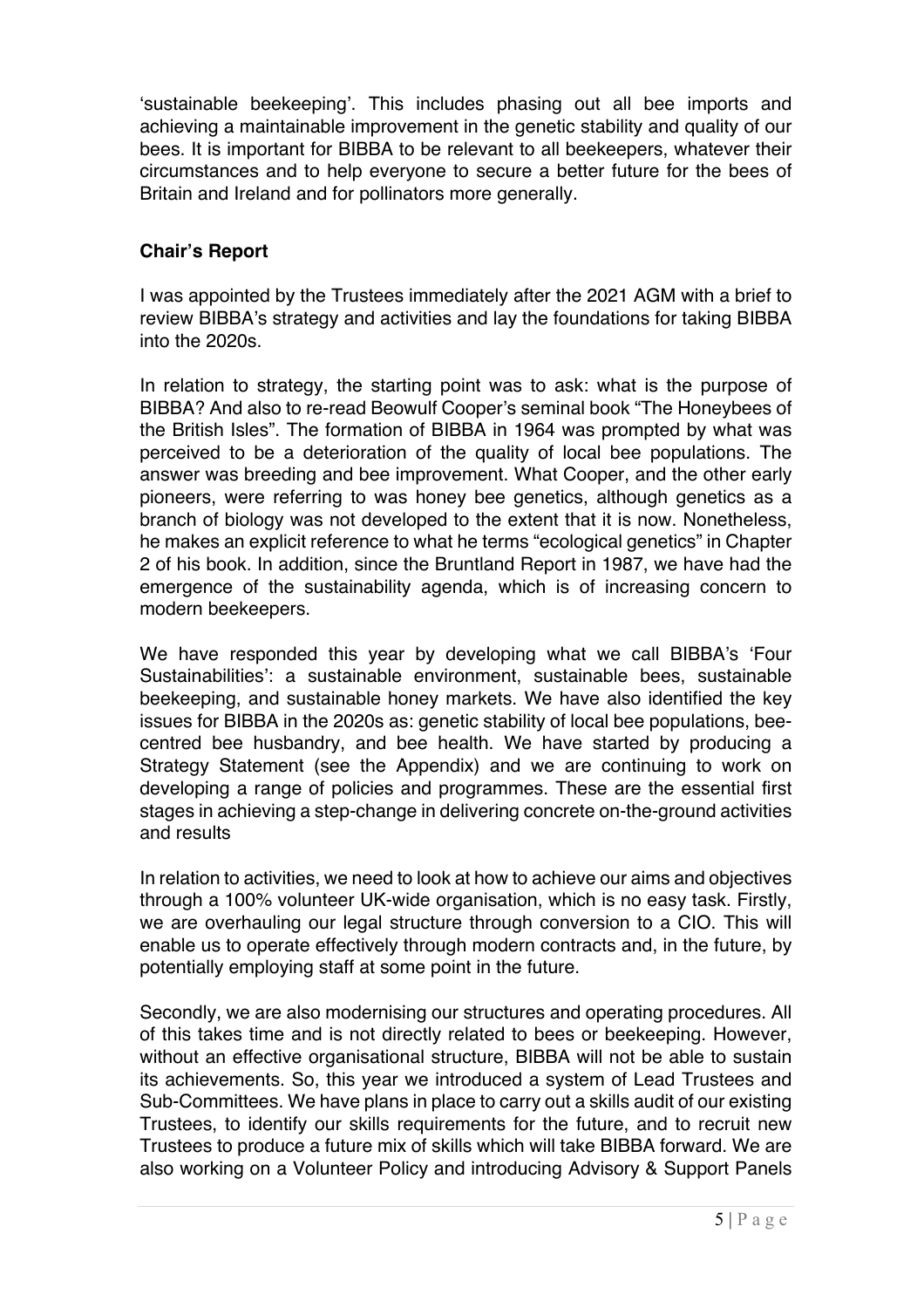where Members can contribute their advice, skills and experience to particular areas of BIBBA activity.

In addition, we have also focussed on the bees and beekeeping. We are pushing forward with our flagship Bee Improvement Programme (NatBIP) and reestablishing a network of Local Bee Improvement Groups. We are working on a number of Special Apiary Projects (to protect *Amm* populations where there is a low level of introgression) and we are looking to move forward with a research and science programme. This has all been underpinned by a significant education and training programme (delivered mainly through Webinars), a new marketing, media, and communication programme, and a significant increase in our publishing activity.

Overall, BIBBA has moved forward in 2021. However, we know we have a lot more to do as we move into 2022 and beyond. In conclusion, I would like to thank all my colleagues on the Committee of Trustees. They have provided me with a fantastic level of support. Taking on the role of Chair in a UK-wide Charity is not an easy task but I have been privileged to work with them. They have given a considerable amount of their time during a year when there has been a lot to do and each one has made an essential and valued contribution. I cannot thank them enough.

# **Finance Report from the Treasurer – Alla Neal**

# *Financial Statements*

These are as presented to the AGM.

# *Income and Expenditure*

The Charity has no paid employees and relies entirely on the goodwill and voluntary work of Officers, Trustees and volunteer Members. All expenditure involved direct expenses to support BIBBA's duties and strategy.

The Charity's main income is from member subscriptions, education/training events and sales of publications. Further funding is obtained from occasional donations, bequests and sponsorships. Thank you to everybody for their support. A valuable source of funds is the Gift Aid Scheme. Those who have not already done so can go to bibba.com/giftaid

# *Investment Policy*

The Trustees have the power to invest in such assets as they see fit. Monies not required for immediate running costs were held during 2021 in a Redwood 35 day notice account at the same interest rate. A small reserve was also held in a CAF Gold account linked to our CAF Cash current account. BIBBA does not have a defined level of reserves but the current Unrestricted Reserve of £109,259 equates to approximately seven years of operating costs and is reviewed quarterly. A further £2,585 is held as a Restrictive Reserve and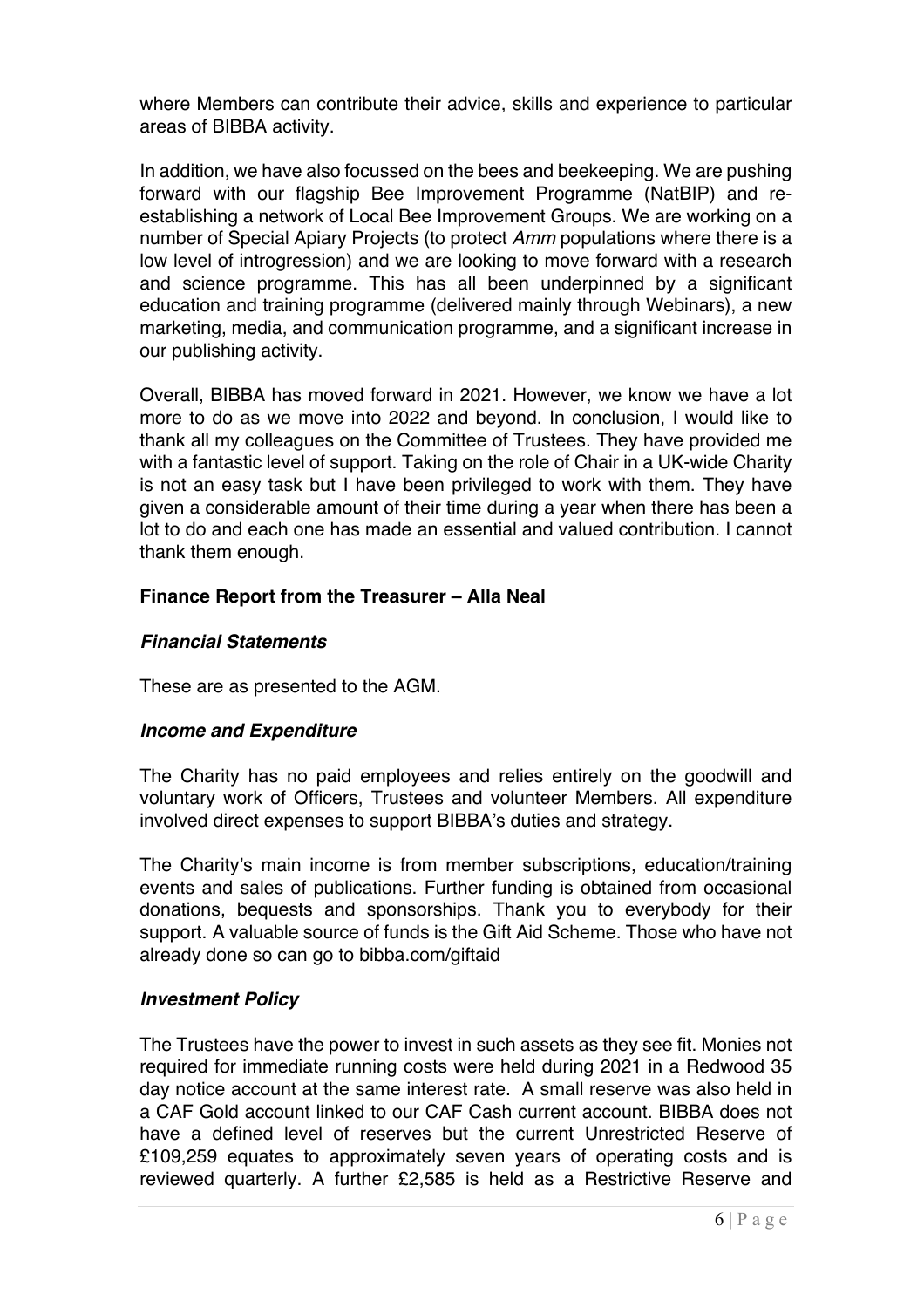represents the balance of the funding received from the Cooperative Society. This is being used to support the establishment and equipping of individual bee improvement groups to accelerate the process of raising native and near-native queens. A further Restrictive Reserve of £975 is held as the balance of donations from Essex and Suffolk Water (Northumbrian Water) and the Tesco Local Charities scheme via Groundworks to support the 'Essex 4 Bees' project based at the Abberton Reservoir in Essex.

## **Report from the Lead Trustee for the National Bee Improvement Programme (NatBIP) – Nick Bentham-Green**

The National Bee Improvement Programme (NatBIP) has been successfully launched in the UK and Ireland. The online NatBIP GUIDE, on the BIBBA website is up and running and provides useful information on all aspects of the Programme. Methods of queen rearing, nuc making and a downloadable Record Card, to help with the selection of breeder queens, are all available.

The purpose of NatBIP is to provide an alternative to imported queens and to improve the quality our honey bee population. Ideas associated with this are becoming widely accepted in the beekeeping community. For example, a preference for locally adapted bees and native or near-native stock is becoming the norm for many beekeepers and imported stock is falling out of favour.

Apart from BIBBA, no major beekeeping association has agreed to support NatBIP so far, although some actively campaign against imports. We hope to see many more beekeepers and associations join the programme to improve our bees in the coming months and years.

# **Report from the Lead Trustee for Research & Science – Jonathan Brookhouse**

During the year we have looked at genetics and DNA and the effect of pesticides on honey bees. We will be looking at DNA services for *Amm* bee populations and we have agreed that BIBBA should take a different view on research and science issues. There is a lot of science and scientific researcher led material being published. However, much of it is inaccessible because it is not written for a beekeeper audience. Our aim is, therefore, to produce summaries or digests which will enable beekeepers to apply scientific research to their everyday beekeeping activities and support this with applied research into issues relating to bee husbandry. We are also looking into a beekeeper focussed guide to honey bee genetics and looking at current research into resilience issues (including, for example, varroa tolerance).

# **Report from the Lead Trustee for Local Bee Improvement Groups – Brian Holdcroft**

For BIBBA to develop its future plans for Local Groups there has been an effort to establish which Groups are currently still active amongst those that are listed and obtain valuable feedback on how BIBBA can further support them. The recent aim has been to make contact with the lead members to establish the current status of each Group and confirm, where necessary, their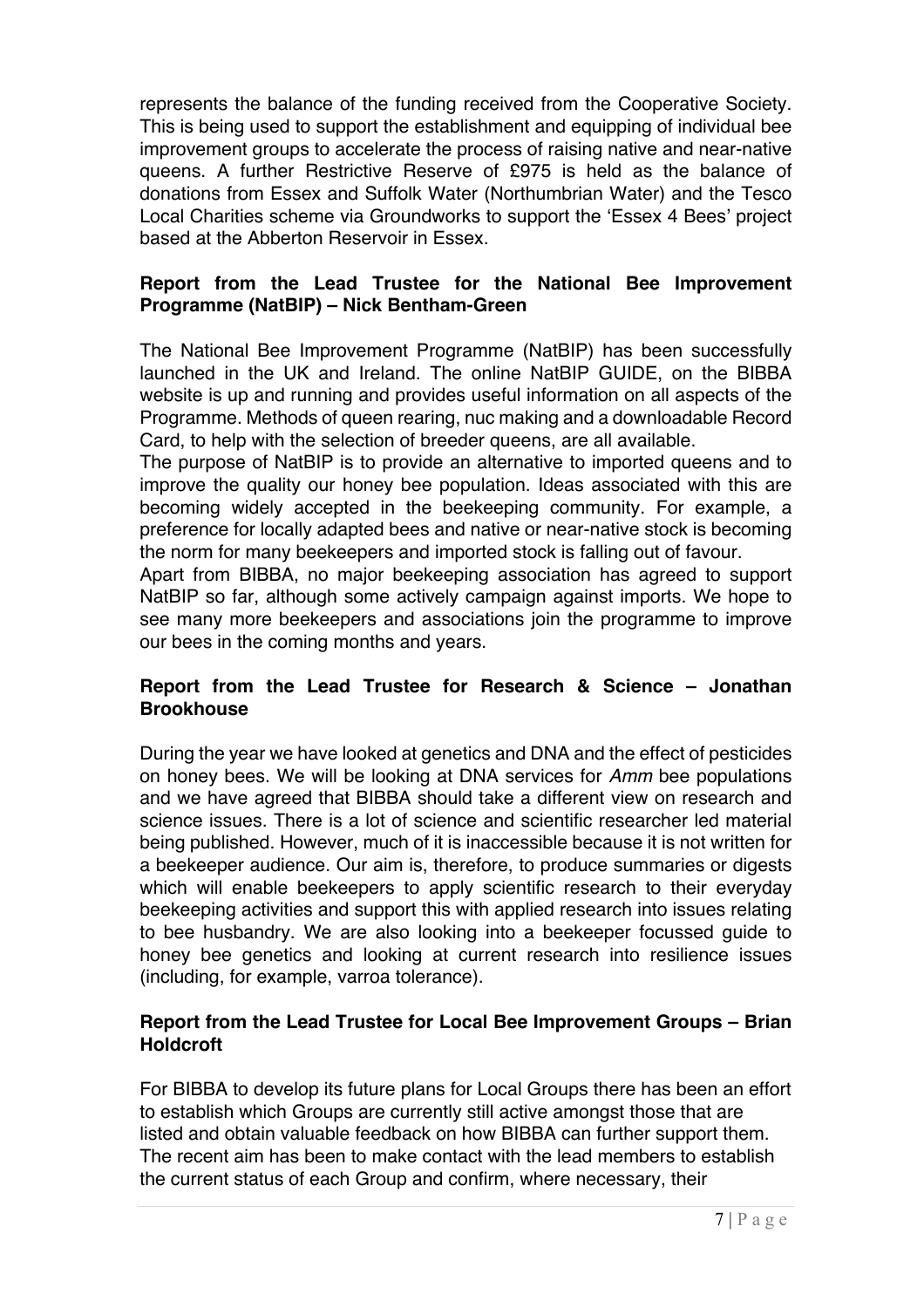willingness for BIBBA to publish, on the Groups page of the BIBBA website, their contact details and any revised Group statement in accordance with current GDPR .

Moving forward there is the intention to establish more local Groups to form a strong foundation for future plans to broaden all areas of Group activity. Allied to this is the intention to improve communication and create better networking with and between Groups. This will ensure that they are fully supported in their activities and are aware of the BIBBA resources available to them. The aim is to promote BIBBA's policies including NatBIP to bring about a more stable and sustainable honey bee population within the given Group localities.

# **Report from the Lead Trustee for Special Apiary Projects – Selwyn Runnett**

The new Special Apiary Project at Sandringham is a conservation project to establish an *Amm* population on the Sandringham Estate and the surrounding area. Lead Beekeeper Eric Marshall and his team are developing this Group and its activities, at a steady rate and regular updates will be provided for Members throughout the season. We also continue to support the existing successful Special Apiary Project at Abberton Reservoir in Essex and the Project's Lead Beekeeper, Kevin Thorn. We look forward to developing further Special Apiary Projects.

## **Report from the Lead Trustee for Membership and Membership Services – Nick Mawby**

BIBBA Membership Report 2021:

The steady growth in membership seen over the last eight years has continued, and we passed the 1000 mark by the end of December.



Geographical Distribution of Members: previous year (2020) in brackets with percentage increase

| United Kingdom:      |     |             |      |
|----------------------|-----|-------------|------|
| England              | 830 | $(627)$ 32% |      |
| Wales                | 69  | (57)        | 21%  |
| Scotland             | 45  | (31)        | 45%  |
| N. Ireland           | 17  | (8)         | 112% |
| Rep of Ireland       | 41  | (26)        | 57%  |
| <b>Rest of World</b> | 30  | (19)        | 58%  |

Membership System and CRM: The Trustees have been considering how we can make significant improvements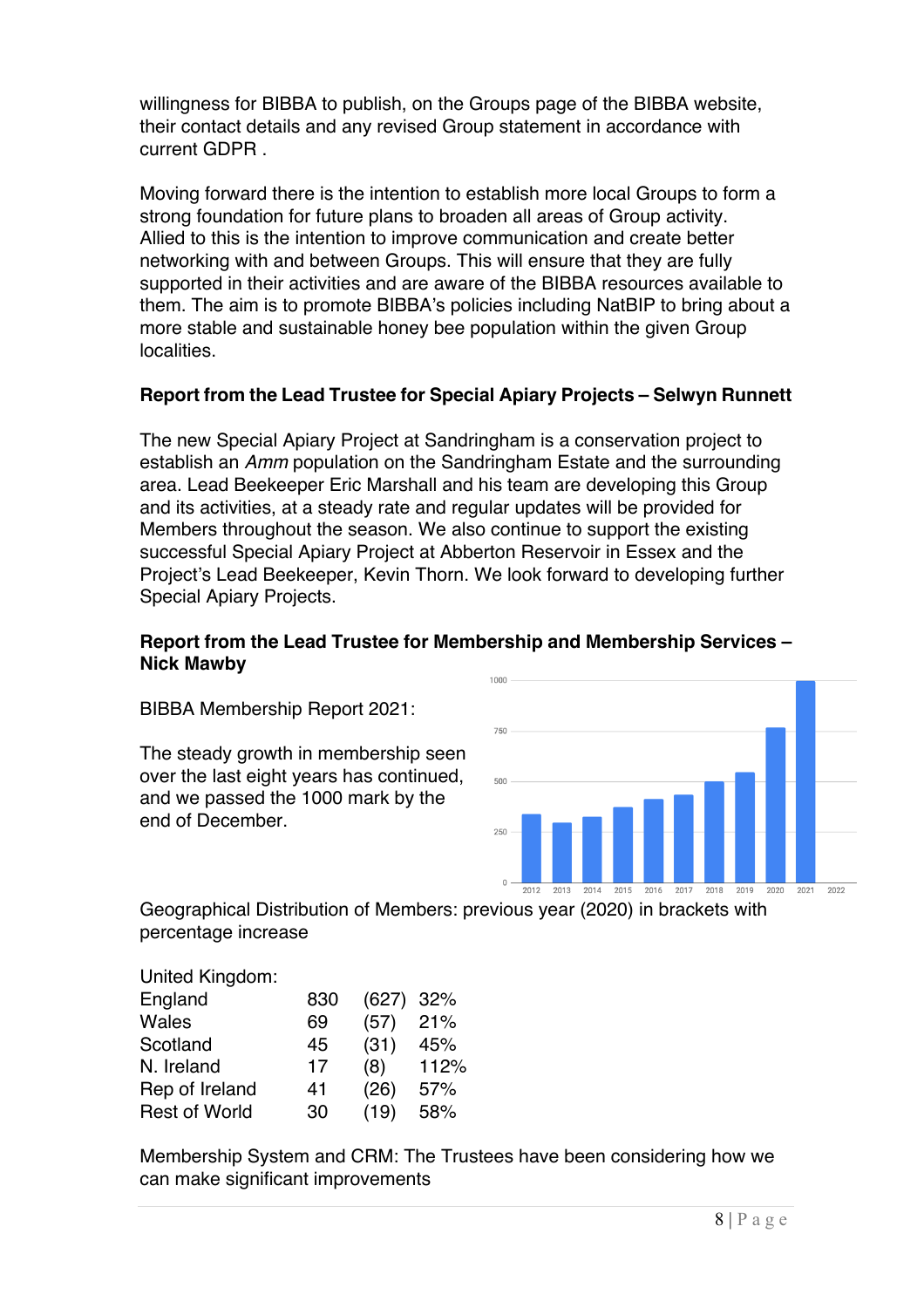The growth in membership has made the current system very onerous, even though 84% of our membership now pay by direct debit or standing order. We have looked at many systems and had initiated a change to an automated system, but found it did not have the expected functionality. We are continuing to explore other options.

# **Report from the Lead Trustee for Marketing, Media, and Communications – Liz Childerley**

In March 2021 BIBBA published news of our re-brand at the AGM and shared news of forthcoming initiatives that would help us embed the new branding into our services and communications. We have taken steps to ensure that the narrative, messaging, and visual tools are reflected in all internal and external communications. This includes the overall and re-design of all our 'display kit' for industry trade shows and conferences, which will be visible to all delegates in 2022.

As of March 2022, we will be attending: Beetradex, the WBKA Convention, the BBKA Spring Conference, Sandringham Flower Show, and The National Honey Show.

In September 2021, we formed a Marketing, Media & Communications Sub-Committee to ensure that we are able to push forward with our strategic objectives. This Sub-Committee serves all other areas of activity within BIBBA and is responsible for brand marketing and strategic communications, PR etc. In the latter part of 2021, we worked with our Chair, Selwyn Runnett, to clarify the strategic direction of BIBBA, and we began to bring the new positioning to life. As it has undergone a metamorphosis, we have worked hard to raise the profile of BIBBA in 2021/22 - here are the highlights:

- Publication of article in the National Allotment Society magazine,
- Exposure in *Beecraft* magazine,
- Collaboration with the Environment Correspondent of *The Daily Telegraph,*
- Production of film to support the aims of NatBIP featuring Sir Tim Smit,
- Review of routes to communicate with BKA's and creation of database to serve this purpose,
- Support our Training and Education initiatives via social media and other channels, and
- Identifying strengths, weaknesses, opportunities and threats to guide our 2022 strategy.

# *Communications*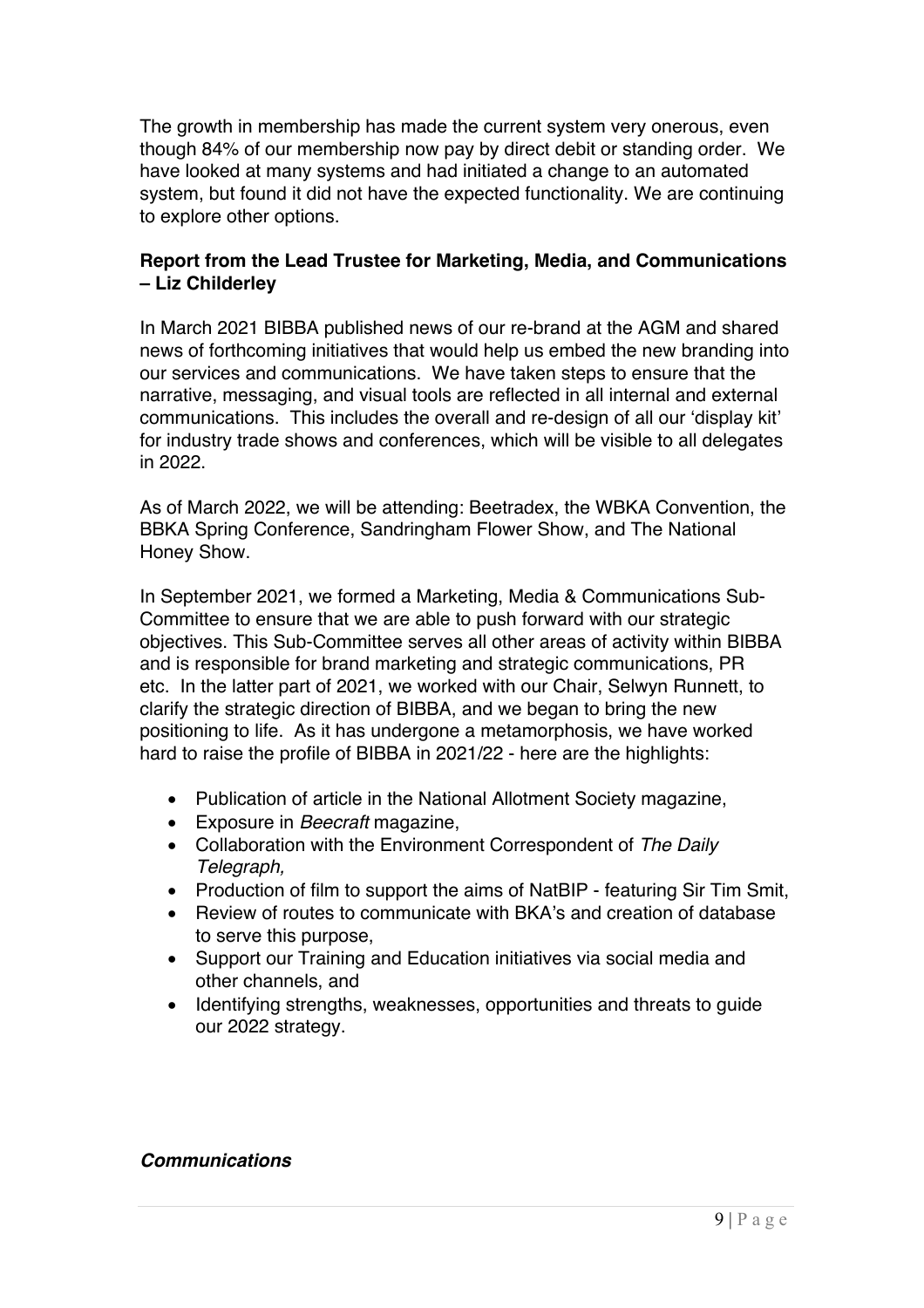Social Media: At the end of end of 2020 we had 600 followers on our Facebook Page. This has increased to 2,100. We have also created a NatBIP Page and this now has 700 followers.

BIBBA Monthly (BM): BM is now jointly edited by the Chair and Deputy Chair and both are aiming to increase the range and interest of articles for Members as well as the regular sharing of information and events information.

NatBIP Supporters: We are now producing regular Newsletters for our registered NatBIP Supporters, which are proving useful and popular.

Beekeeping.events: A separate website has been set up to publicise BIBBA events and any other beekeeping-related events around the UK. The content and list of contributors is slowly growing. Its aim is to be a one-stop website to show what is happening around the UK beekeeping scene.

### *Focus forward - 2022 goals***:**

Having embedded our new brand positioning, our aim is to continue to support the need for wider publicity and recognition amongst key member and stakeholder groups. With the confirmation of a new legal structure (CIO), and additional Trustees and Volunteers, the MMC will continue to support the aims of BIBBA through:

- National Broadcast media
- Increased use of social media
- Focus on 'Digital BIBBA' reviewing all digital tools and platforms

We will will be seeking to recruit two key volunteer roles in 2022 - Designer for print and digital media and a Digital Media Assistant. If any of our members are interesting in learning more about the role and the skills we are looking for, please contact Liz Childerley: publicity@bibba.com.

# **Report from the Lead Trustee for Education & Training – Roger Patterson**

For the second year running there have been disruptions to face-to-face events, but we have found other ways of presenting education to beekeepers. Much of it has been virtual, which has given BIBBA opportunities that we may not have considered without suffering a pandemic that has changed everyone's lives. BIBBA is often popularly seen as an organisation that is confined to "black bees", "native bees" or whatever people wish to call *Amm*, but it is much more than that and always has been.

In the very early days BIBBA (or VBBA as it was previously called) was very diverse in its appeal, which was reflected in the publications and items that were sold, as well as recognising that many beekeepers don't have pure Amm, but heavily mongrelised bees that with a little selection can be significantly improved. In the last few years, we have returned to providing good, sound information, help and tuition to beekeepers of all abilities. This has been achieved in several ways by the hard-working Education and Training Sub-**Ccommittee.**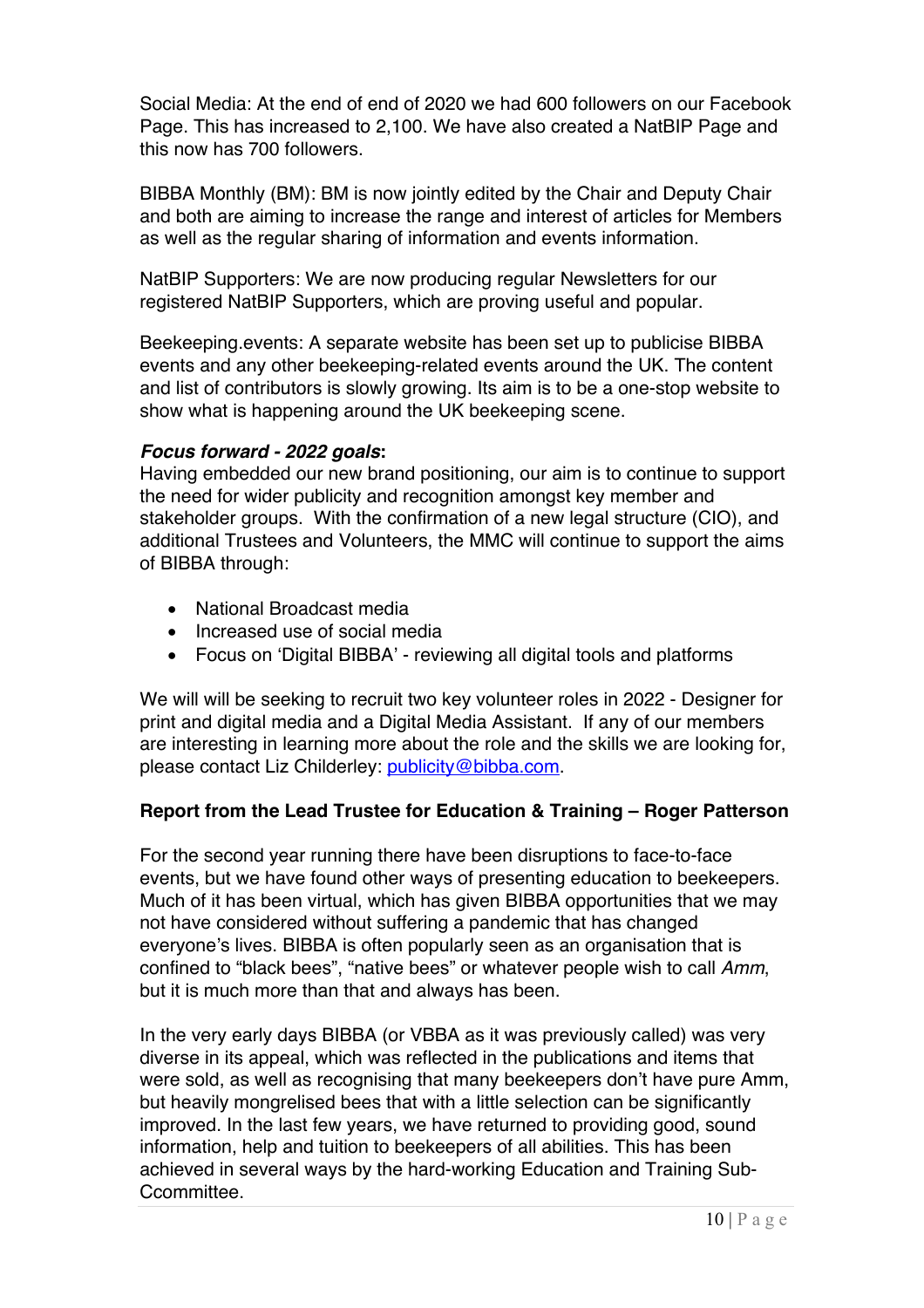Webinars on a wide variety of beekeeping topics have proved popular, with all ability and interest levels catered for. Not only specialist subjects, but Q&A sessions have provided answers to many questions that beekeepers ask. These have been recorded and are indexed in five categories on the BIBBA website.

"Live @ the Hive" developed from an idea to live-stream a beekeeper inspecting colonies as the title suggests, live, without any script or previous preparation of the colonies. There were about 20 of them that Members could be part of by asking questions and making comment. Recordings are also on the website. "Let's go Beekeeping" is a series of videos that concentrate on practical beekeeping. They will be added to on a regular basis.

We introduced a video for prospective beekeepers called "Beekeeping: What's it all About" that gives an indication of what is involved in the Craft. This leads to the online course "Introduction to Beekeeping", which is intended for people who are thinking about starting beekeeping, but need to know more before enrolling on a course.

Feedback suggests that our material is well appreciated for the content and delivery, with viewers from around the world. Although no courses were run in 2021, a course for semi-commercial beekeepers was road-tested, so hopefully this can be available in 2022.

# **Report by the Lead Trustee for Publications – Roger Patterson**

The Publications Sub-Committee has been busy increasing the number of books that we publish, although we are unable to hold copyright or publish, so these are currently in the name of an individual on behalf of the Charity (an issue that can be addressed as part of the conversion process to a CIO). The increase in our publishing activity has involved quite a bit of learning and we were lucky in finding a good designer to help us. Following much discussion, we decided on a distinctive cover and format that immediately identifies BIBBA books. Sales have been encouraging.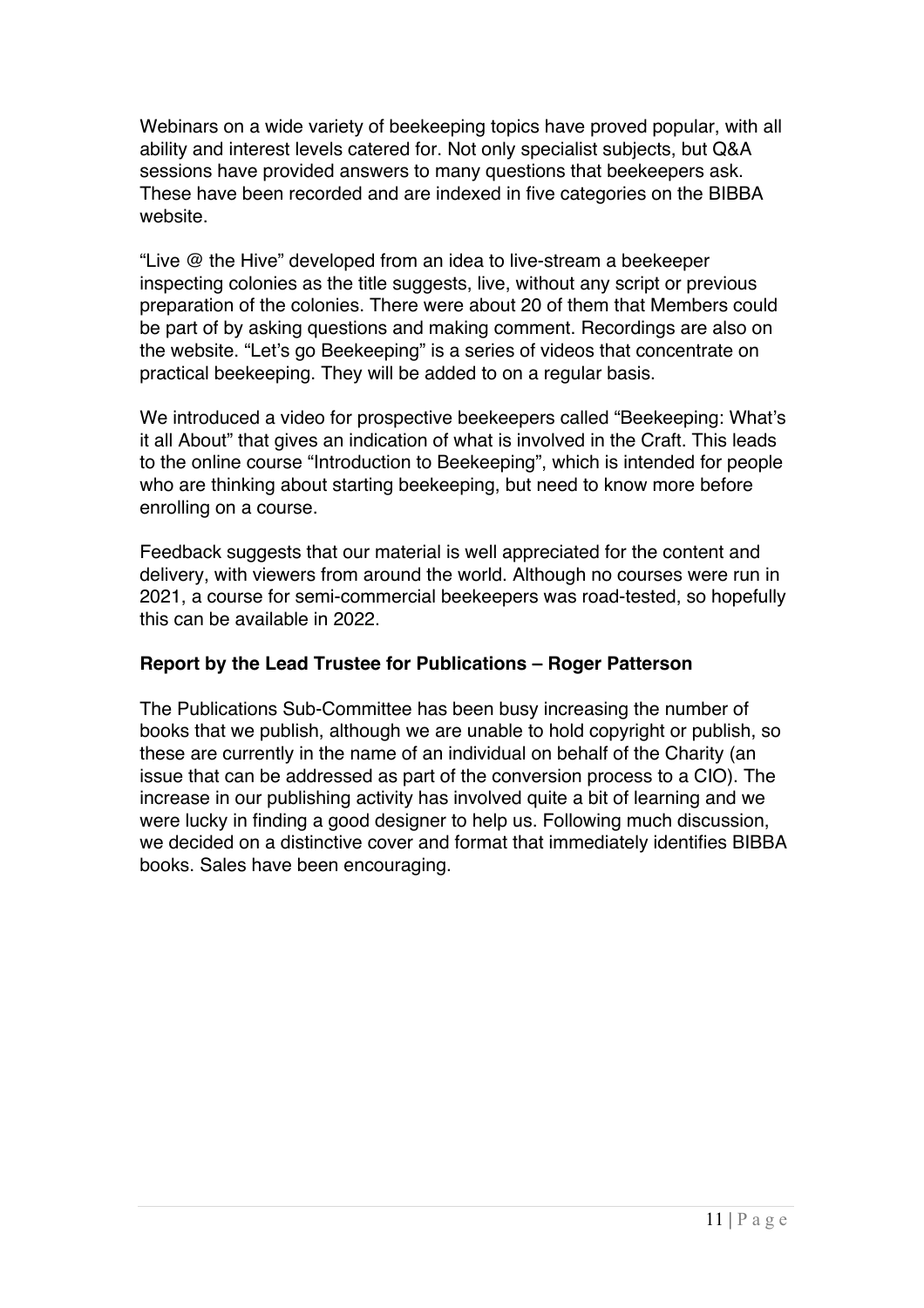## **Statement of Trustees' Responsibilities**

The law applicable to charities in England and Wales requires the Trustees to prepare a Financial Statement for each financial year, which gives a true and fair view of the Charity's financial activities during the year and its financial position at the end of the year. In preparing the statement, the trustees are required to select suitable accounting policies and then apply them consistently, make judgments and estimates that are reasonable and prudent, state whether applicable accounting standards and statements of recommended practice have been followed, subject to any departures disclosed and explained in the financial statements; prepare the financial statements on the going concern basis unless it is inappropriate to presume that the Charity will continue in operation.

The Trustees are responsible for keeping proper accounting records that disclose with reasonable accuracy at any time the financial position of the Charity and enable them to ensure that financial statements comply with the Charities Act 1993. They are also responsible for safeguarding the assets of the Charity and hence for taking reasonable steps for the prevention and detection of fraud and other irregularities.

Signed on behalf of the Trustees

**Selwyn Runnett – Chair**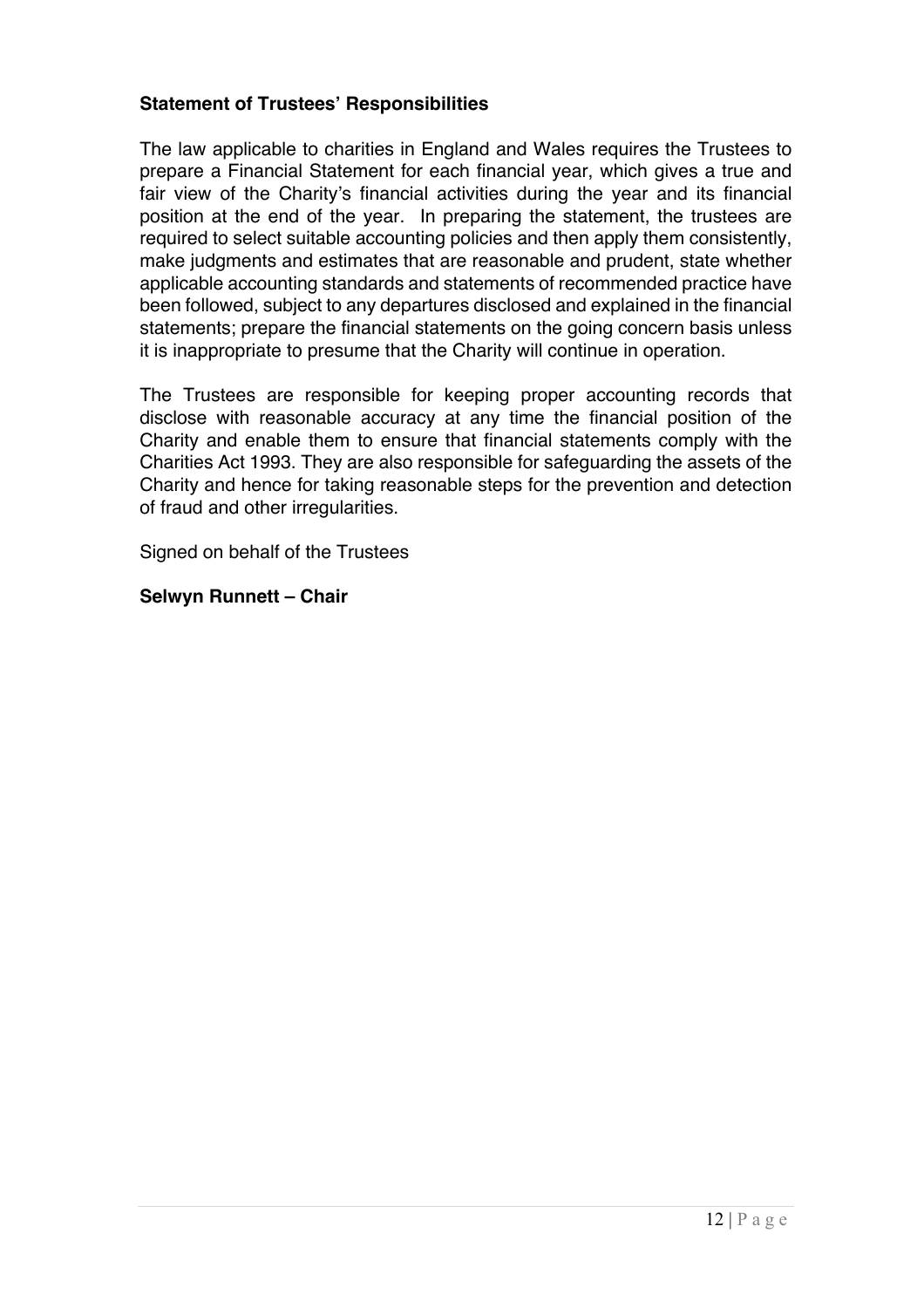# **Appendix 1**

# **Strategy Statement**

BIBBA supports and promotes the sustainable conservation, restoration, study, selection, and improvement of honey bees that are native to the British Isles and Ireland (often referred to as the European Dark Bee or *Apis mellifera mellifera*).

It supports:

- The restoration, study, selection and improvement of both the native honey bee (Apis mellifera mellifera) and the near-native honey bee;
- Breeding and queen rearing programmes to support native and near-native bees;
- Voluntary Conservation Areas for native bees;
- Sustainable beekeeping management practices, including disease resilience;
- Breeding and rearing of locally adapted bees as a stepping-stone towards the restoration of native and near-native bees; and
- Scientific research on issues relevant to native and near-native bees.

For all beekeepers and the general public, it does this by:

- Providing information on all aspects of native, near-native and locally adapted bees;
- Designing and delivering education and training programmes for beekeepers of different experience levels;
- Developing and supporting initiatives to increase the availability of native and near-native bees through queen breeding and rearing, and the production of 'nucs', including Bee Improvement Programmes in the British Isles and Ireland;
- Supporting and developing queen-rearing operations and local/regional mating stations for the use of beekeepers in the relevant area;
- Supporting local Beekeeping Associations who are interested in supporting native and near-native bees;
- Campaigning to change beekeeping practices that work against native, nearnative and locally adapted honey bees,
- Working with other beekeeping organisations, conservation organisations, and others (including commercial organisations) both within both the British Isles and Ireland and internationally;
- Opposing the importation of queens and package bees from outside the British Isles and Ireland.

For its Members, it does this by:

- Providing practical and technical advice on native, near-native, locally adapted bees, and sustainable beekeeping;
- Specialist education and training courses;
- Holding events, including seminars and conferences;
- National and Regional Networks. These will develop contacts between Members, provide information and resources, hold events, support Local Groups, and liaise and assist local Beekeeping Associations:
	- National networks in Scotland, Wales, Northern Ireland, and the Republic of Ireland will provide information, resources and events